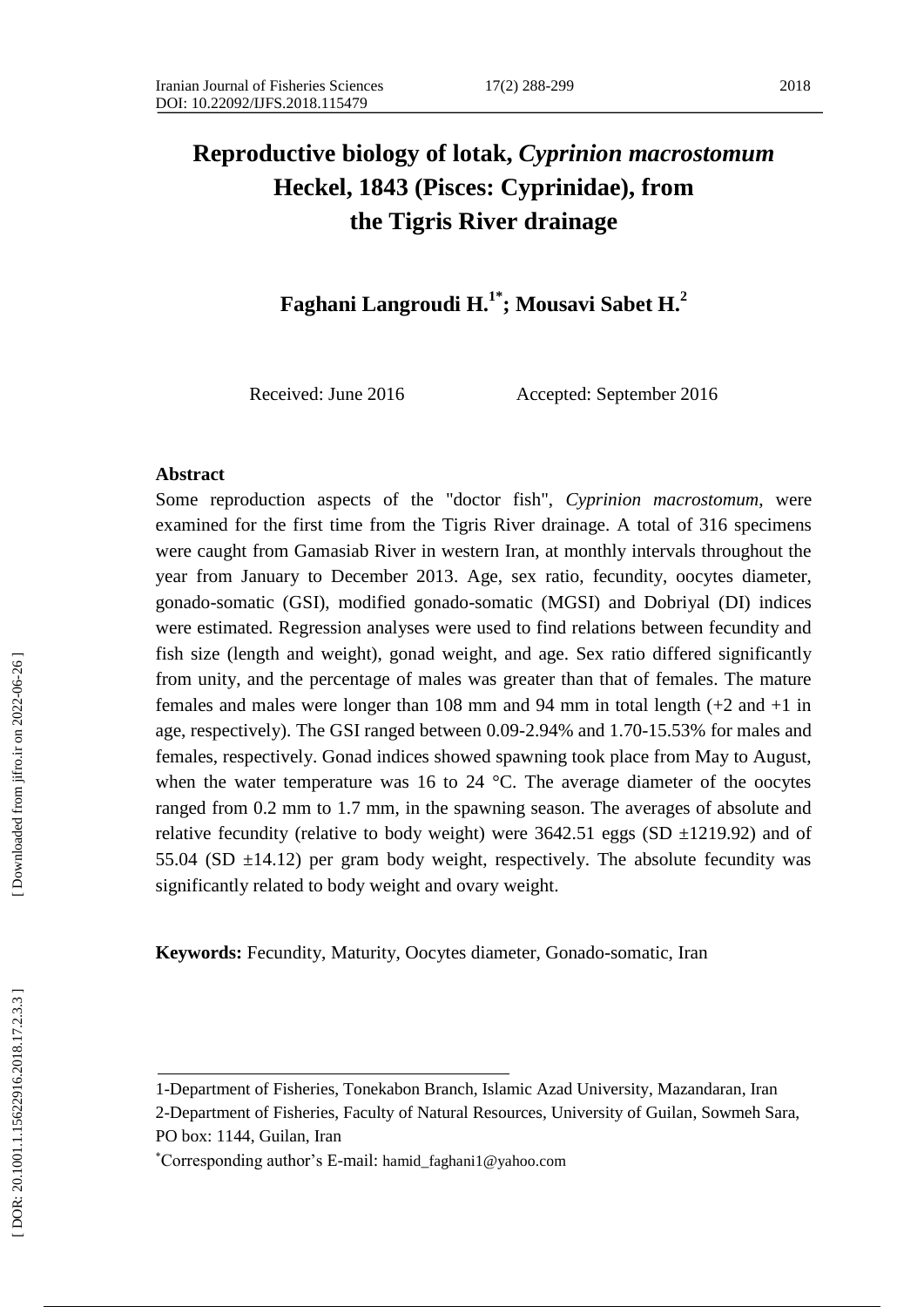289 Faghani Langroudi and Mousavi Sabet, Reproductive biology of lotak, *Cyprinion macrostomum* …

## **Introduction**

The genus *Cyprinion* Heckel, 1843 a member of the family Cyprinidae comprises five species in Iran, including *C. kais*, *C. macrostomum*, *C. milesi*, *C. tenuiradius* and *C. watsoni* (Banarescu and Herzig -Straschil, 1995; Abdoli, 2000; Coad, 2016). In Iran, this genus is found in the Tigris River drainage including the Hawr Al Azim, Khersan, Jarrahi, Marun and Gamasiab Rivers (Berg, 1949; Abdoli, 2000), Mashkid, Makran and Jazmurian basins (Coad, 2016), and the northern Persian Gulf basin in the Shapur, Dalaki and Helleh rivers (Bibak *et al*., 2013; Jouladeh -Roudbar et al., 2015). The *C . macrostomum* Heckel, 1843 (Fig. 1) is widely distributed in the Tigris-Euphrates drainages, in Iran, Iraq, Syria and Turkey. Ündar et al (1990) identify *C. macrostomum* and *Garra rufa* as the "doctor fish" of the Kangal hot spring in Turkey. High water temperatures reduce the amount of plankton available as fish food and the fish nibble away infected skin of humans who bathe in these waters. The *C. macrostomum* is known as "striker" (and *G. rufa* as "licker") from its behavior in the spa pools (Coad, 2016). Also, Al -Mehdi and Khan (1984) reported this species to be important in riverine and culture fisheries in northern Iraq. Although there is a wide distribution of *C.* 

*macrostomum* in the Tigris -Euphrates catchment and its importance as a commercial species is known, there is no available details on its biological aspects. Reproduction represents one of the most important aspects of the different species biology and the maintenance of viable populations depending on its success (Suzuki and Agostinho, 1997). Knowledge of gonadal development and the spawning season of a species allow subsequent studies on spawning frequency of its population, which is important for its management (Chakraborty *et al*., 2007). Study of sex -ratio, length at first sexual maturity, cycle of maturation and spawning periodicity are important aspects of studies on reproduction biology of any fish species (Reddy, 1979; Vazzoler, 1996). There is some information about the morphological and genetic diversity of *Cyprinion* fishes (Daştan *et al*., 2012; Nasri *et al*., 2013) but little is known of its ecological and reproductive features. Therefore, the present study aimed to providing data on the reproductive biology aspects, including age, sex ratio, gonado -somatic index, fecundity, oocytes diameter, and spawning season which are necessary for commercial harvesting, artificial propagation and conservation programs of this fish.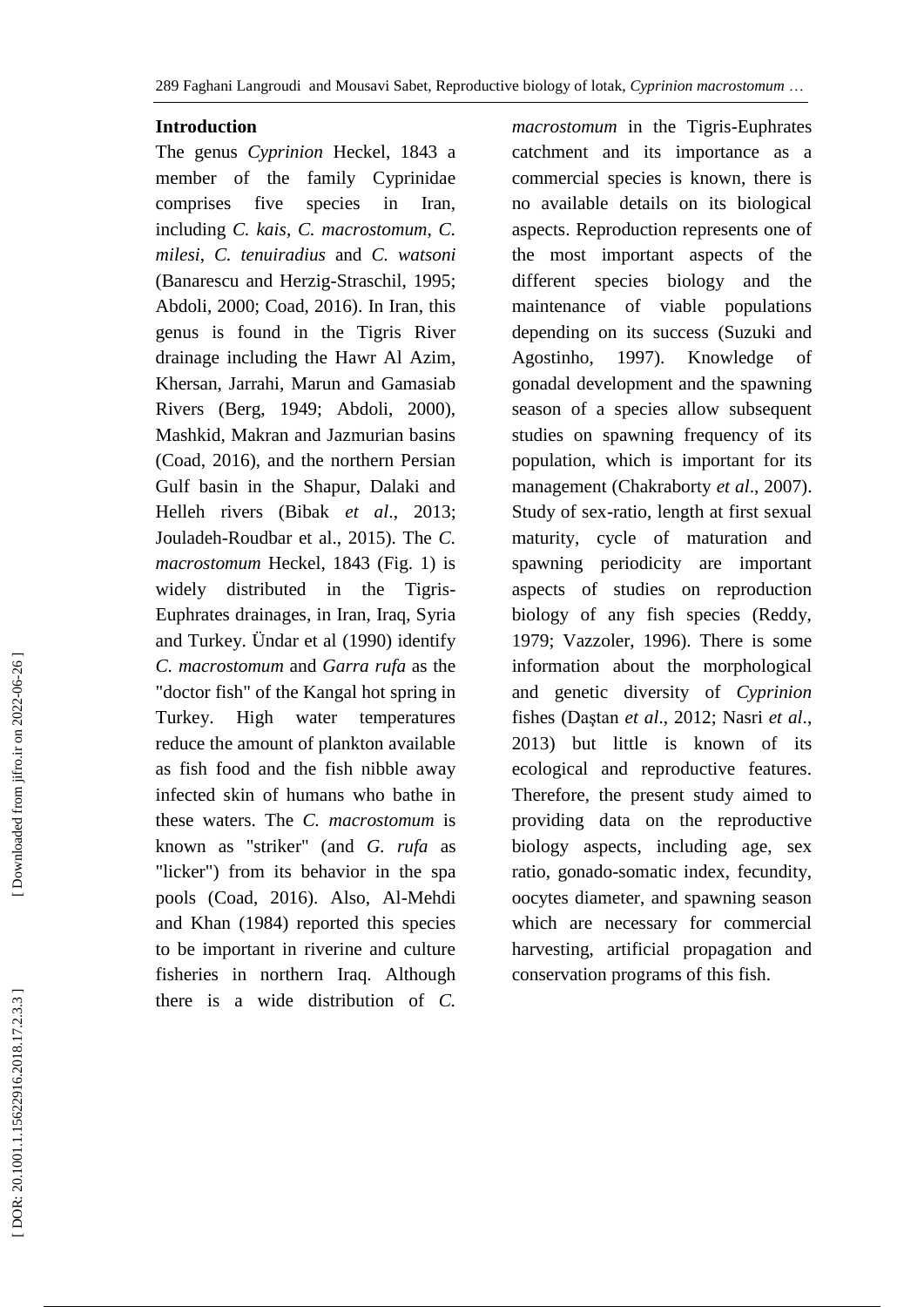

**Figure 1 : The "doctor fish"** *Cyprinion macrostomum***, 142 mm SL, from the Gamasiab River .**

#### **Materials and methods**

A total of 316 specimens were caught by electrofishing (energy level: 200 – 300 V; distance between electrodes: 10 - 50 meters; area covered each time: 100 meters; water depth covered: 40 -120 cm; substrate of the fishing areas: with diverse structures including pools, riffles, gravel bed, sandy shore, etc.) from Gamasiab River in the Tigris River drainage (34°22'249"N, 047°54'729"E), in Kermanshah Province (Fig. 2).



**Figure 2: The map of Iranian basins, showing the Tigris River drainage and Gamasiab River .**

The Gamasiab River is one of the most important rivers in terms of fish diversity in the region (Biukani *et al*., 2013), located in Hamedan and Kermanshah Provinces, in western Iran. Sampling was done at monthly intervals throughout the year at the same sampling site, from January 2013 to December 2013. The sampling site was selected based on presence and density of the fish. After anesthesia, specimens were fixed in 10% formaldehyde.

 Total length (TL), standard length (SL) and fork length (FL) of each specimen was measured to the nearest 1.0 mm by using a dial caliper. Total body weight ( *Wb*) was measured by a digital balance with 0.01 g accuracy. After dissection, sex and maturity were determined by macroscopic examination of the gonads. The ratio of males to females was tested with the chi -square test (Zar, 1999). To measure age, scales were removed from the left side of the fish just between the dorsal fin and above the lateral line and cleaned with 5% NaOH for age determination. Age was determined with a microscope (model M6C-10) after the scales were placed between slides (Mousavi -Sabet *et al*., 2011; 2012a; 2012b; Mousavi -Sabet, 2012;). The reproductive period was determined by using three gonad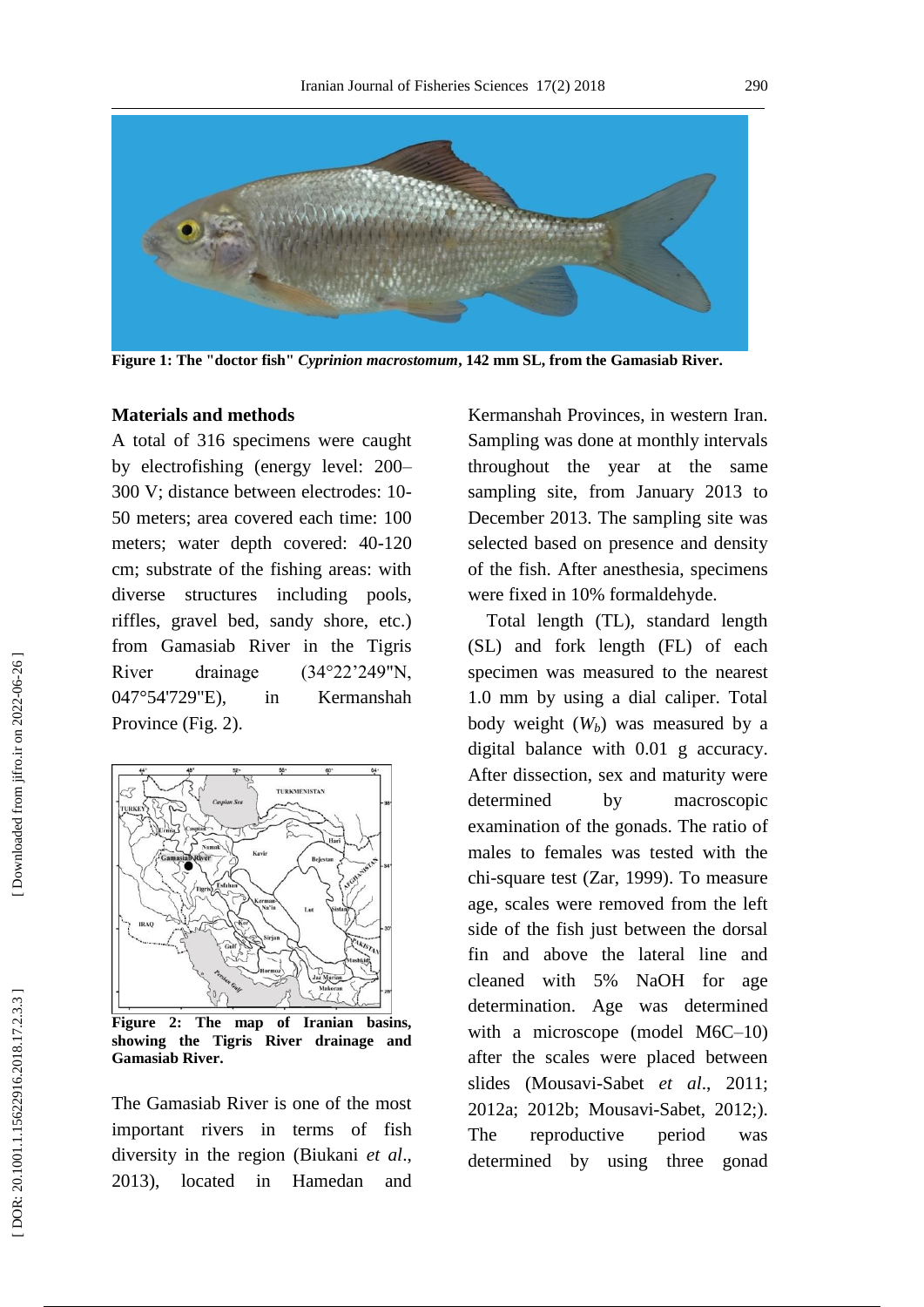indices: gonado -somatic index (GSI), modified gonado-somatic index (MGSI) and Dobriyal index (D.I.) (Mousavi -Sabet *et al*., 2011; 2012a; 2012b). In order to determine the GSI =  $(Wg \times Wb^{-1}) \times 100$ , MGSI =  $(Wg \times Wb^{-1})$  $^{1})$  –  $Wg \times 100$  (Nikolsky, 1963) and  $D.I. = \sqrt[3]{Wg}$  (Dobriyal *et al.*, 1999), ovaries were weighed (*Wg*) to the nearest 0.001 g. Where *W<sup>b</sup>* is total weight (g) and *Wg* is gonad weight (g). The length and age at first maturity were estimated for both sexes. Fecundity was measured in females captured in the reproductive period. In order to estimate fecundity, 3 subsamples with equal weight from the front, middle, and back of the ovary were sampled. The pieces were weighed and the eggs in them counted under a binocular microscope (Bagenal and Braum, 1978). The number of eggs in each female was calculated as the proportion of eggs in the sample to the weight of the whole ovary. To calculate absolute fecundity, ovaries recognized as four or five stage were used. The stage of gonad maturity was determined visually following the Nikolsky scale (1963). The relative fecundity (*Fr*) was expressed by dividing the absolute fecundity (*Fa*) by the fish body weight. The result was the number of eggs per gram of body weight (Bagenal, 1967). To determine the ovum diameter, the ovaries were preserved in Gilson fluid. The diameters of 30 -60 ova of each female specimen were measured using a binocular microscope model M6C –10 which was fitted with an ocular micrometer.

 To compare significant differences in the gonad indices among the samples taken on various months and various size samples, the analysis of variance and Tukey's test was applied  $(p<0.05)$ . The strength and significance of the relationship between the absolute fecundity (*Fa*) and selected individual features of the females included in the study (standard length, body weight, the gonad weight and the fish's age) were analyzed by determining Pearson's correlation coefficient  $r$  ( $p$ <0.05) and regression equations (Thulasitha and Sivashanthini , 2013). The data were analyzed by the SPSS version 16.0 software package and Microsoft Excel 2010 software.

# **Results**

In total, 316 specimens were collected during the sampling period, of which 179 (56.6%) were males and 137 (43.4%) were females. Mature males can be morphologically distinguished from the females by having large tubercles on the snout in a broad band below the nostril level, extending back under the eye and breaking up into a few tubercles on the operculum (Fig. 3). The female: male ratio was 1:1.31 (Table 1). The range of TL was from 59 mm to 196 mm for females and from 52 to 198 mm for males. Total mass was found to vary between 19.2 and 95.7 g in female and between 16.9 and 93.5 g in male (Table 1). This population of *C . macrostomum* had a narrow age range  $(1+$  to 5+ years). The majority of the fish caught were  $2+$   $(28.48\%)$  and 3+ (34.49) years old, some were 1+ (14.24%) and 4+ (18.04) and only a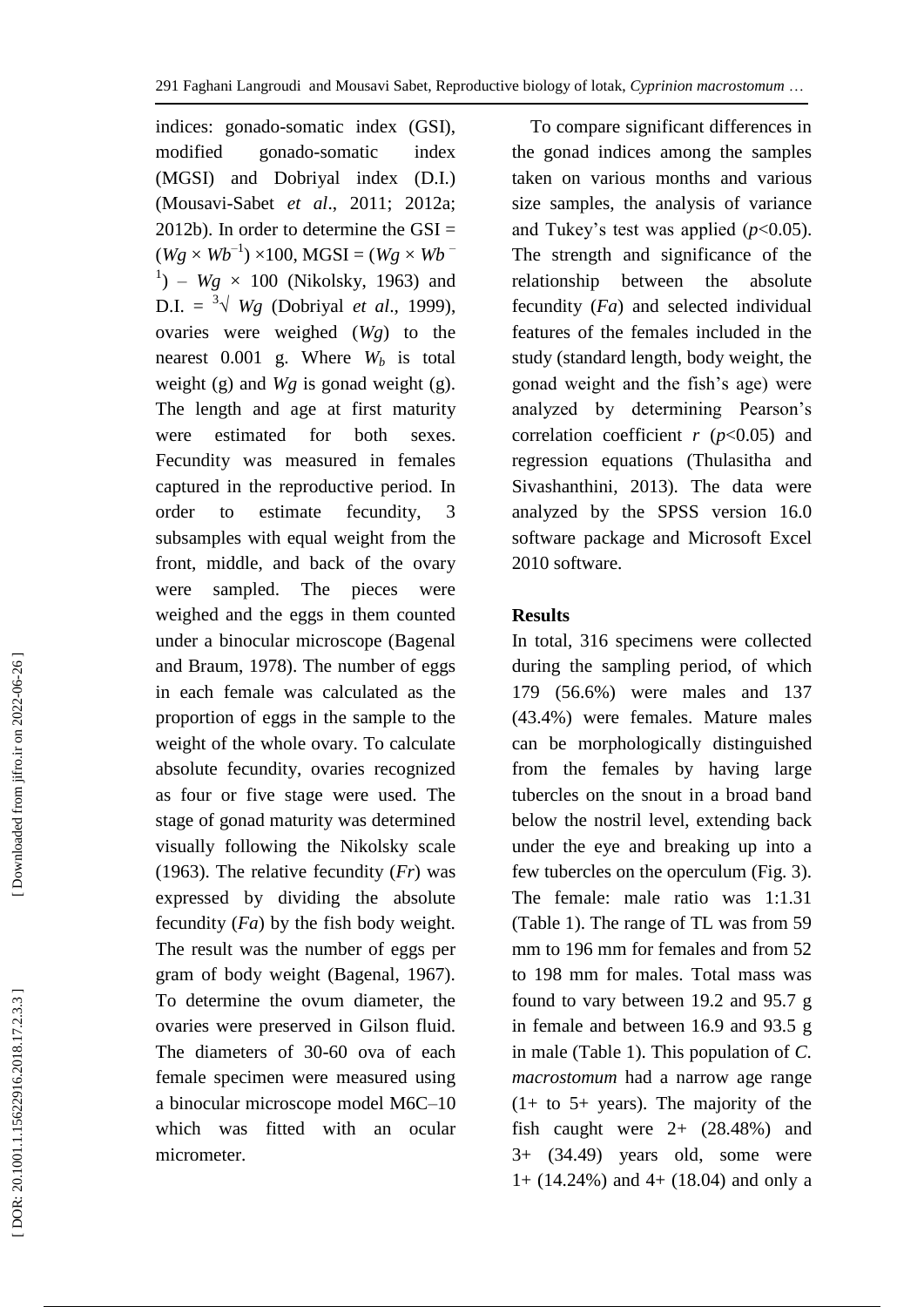few of them were  $5+ (4.75%)$  years old. Age at first maturity was more than one year about two years (+1) for males and about three years  $(+2)$  for females. Size at first maturity was recorded 108 mm for females and 94 mm for males.



**Figure 3 : Lateral view of head of** *Cyprinion macrostomum***; male, 142 mm SL, with breeding tubercles, above; female, 118 mm SL, below .**

**Table 1 : Length and weight (mean ± SD) in different age groups of males and females of** *Cyprinion macrostomum* **from Gamasiab River .**

|      |               |                 | <i>havel obfollomi</i> it vill walliablab ist tvi i                                             |                 |                 |                                                               |                               |              |
|------|---------------|-----------------|-------------------------------------------------------------------------------------------------|-----------------|-----------------|---------------------------------------------------------------|-------------------------------|--------------|
|      | $\frac{n}{2}$ |                 | $SL$ [mm]                                                                                       |                 | $TL$ [mm]       |                                                               | $W_h$ [g]                     |              |
| Age  |               | $M$ F           | M                                                                                               | F               | М               | F                                                             | М                             |              |
| $1+$ | 26            | 19              | $89.5 + 3.7$                                                                                    | $88.1 + 2.9$    |                 | $108.2 \pm 2.1$ $108.0 \pm 4.5$ $18.5 \pm 3.2$ $18.8 \pm 3.5$ |                               |              |
| $2+$ | 48            | 42 <sub>1</sub> | $104.3 + 5.1$                                                                                   | $106.4 + 4.7$   | $125.6 + 4.9$   | $122.9 \pm 5.6$ $29.3 \pm 4.4$                                |                               | $34.6 + 3.9$ |
| $3+$ | 61            | 48              | $122.7 \pm 6.3$                                                                                 | $119.8 \pm 5.0$ | $146.8 \pm 4.6$ | $144.8 \pm 5.5$ $38.1 \pm 5.0$                                |                               | $42.9 + 5.1$ |
| $4+$ | 34            | 23              | $139.0 + 5.4$                                                                                   | $136.4 \pm 3.9$ | $163.5 + 3.8$   | $168.6 \pm 4.7$                                               | $55.2 + 6.1$ $67.3 + 5.8$     |              |
| $5+$ | 10            | 5               | $151.2 \pm 3.0$                                                                                 | $160.1 \pm 3.4$ | $184.3 \pm 2.4$ | $190.1 \pm 3.3$                                               | $78.6 \pm 3.9$ $89.8 \pm 3.3$ |              |
|      |               |                 | $\mathbf{I}$ , 1 11 d and , 11 d and , 1 ii d and , 1 ii d and , 1 ii d and , 1 ii d and , 1 ii |                 |                 |                                                               |                               |              |

 $SL =$  standard length;  $TL =$  total length;  $W_b =$  body weight;  $n =$  number of specimens;  $SD =$  standard deviation;  $M = male$ ;  $F = female$ .

Following the seasonal cycle of the GSI (Fig. 4), three phases were identified in gonad activity: quiescence, maturation and the reproduction phase. The ovary began to develop between February and May after a quiescent period of 3 months (November – late January). The GSI of males and females during a year fluctuated and reached a peak in May, and reproduction during a year occurred from late May to mid -August, when water temperature reached 16-24 °C. It thereafter decreases sharply in late

August. Then a secondary increase in ovaries development was observed from late August to mid -September, when some of the fish were ready to spawn. The GSI, MGSI and DI of both sexes followed the same pattern, but during the reproductive period (Figs . 4 and 5), the average values of males were significantly lower than those of females (*p*<0.05). There were no significant differences between GSI and MGSI (*p*>0.05).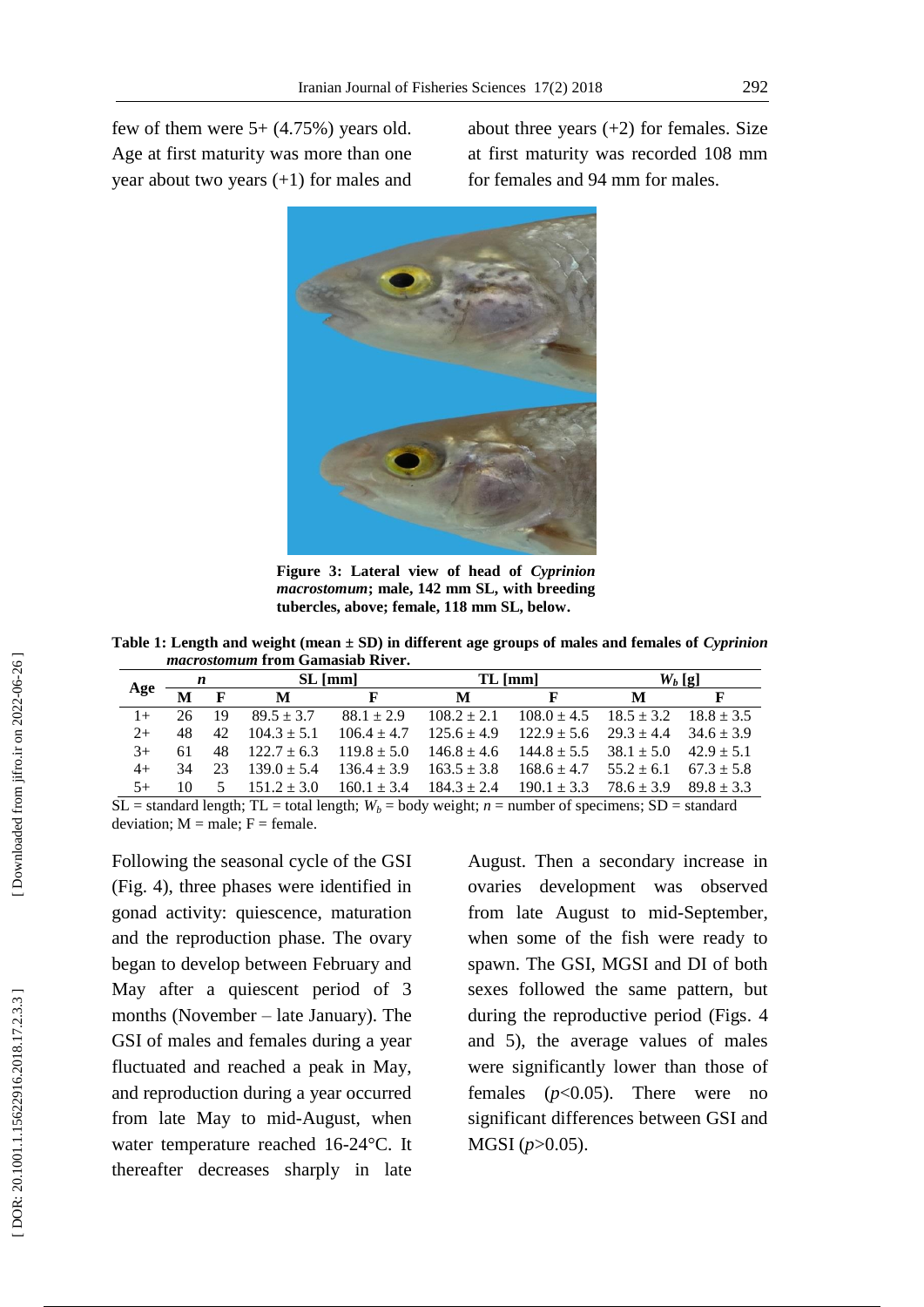

**Figure 4 : Variation of mean (±SE) gonadosomatic index (GSI) and modified gonadosomatic index (MGSI) of female (F) and male (M) for** *Cyprinion macrostomum* **from the Gamasiab River in different months .**



**Figure 5 : Variation of mean (±SE) Dobriyal index (DI) of female (F) and male (M) for** *Cyprinion macrostomum* **from the Gamasiab River in different months .**

Individual values of absolute fecundity estimated in 30 ovaries in the spawning season, varied in a wide range from 958 to 5629 eggs with an average of 3642.51 eggs (SD ± 1219.92) (Table 2). Fecundity relative to total weight fluctuated from 38.1 to 67.9 eggs/g, with a mean value of  $55.04 \pm 14.12$ (SD). The ovum diameters in the spawning season ranged from 0.2 to 1.7 mm with a mean of 0·9 mm  $(SD \pm 0.43)$ . They were highest in May and lowest in August (Fig. 6). It was observed that the absolute fecundity accompanied the growth of weight of the female lotak. The absolute fecundity was significantly related to fish female body weight and also gonad weight  $(p<0.05)$ . The relationships of fecundity with body length and age were not found to be statistically significant (*<sup>p</sup>*>0.05).

Table 2: Absolute  $(F_a)$  and relative  $(F_r)$  fecundity in particular ranges of body length  $(SL)$ , body **weight (** *Wb***), and age of** *Cyprinion macrostomum* **females from Gamasiab River .**

|           | <b>Parameter</b> |   | $F_a$        |                |           |               |
|-----------|------------------|---|--------------|----------------|-----------|---------------|
|           |                  | n | Range        | $Mean \pm SD$  | Range     | $Mean \pm SD$ |
|           | $110.1 - 130$    |   | $811 - 2106$ | $1952 \pm 528$ | $21 - 57$ | $49 \pm 11$   |
| $SL$ [mm] | $130.1 - 150$    |   | 1685-3911    | $3136 \pm 703$ | $27 - 59$ | $53 + 13$     |
|           | >150.1           |   | 3394–5629    | $4697 \pm 865$ | $43 - 68$ | $55 \pm 18$   |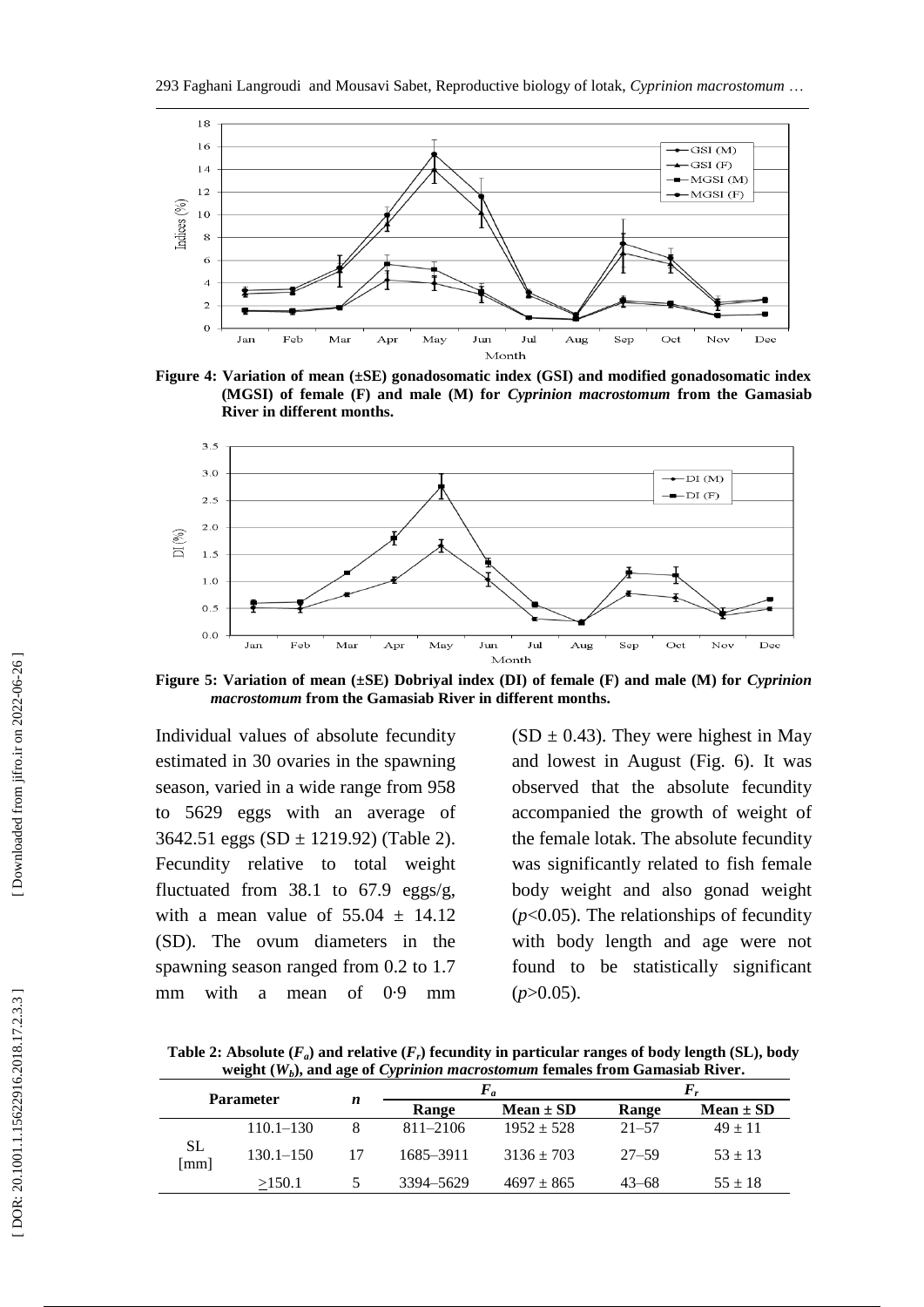| <b>Table 2 continued:</b> |             |    |              |                |           |             |  |  |
|---------------------------|-------------|----|--------------|----------------|-----------|-------------|--|--|
|                           | $38.1 - 58$ |    | $811 - 2436$ | $2068 \pm 587$ | $21 - 58$ | $50 \pm 13$ |  |  |
| $W_b$ [g]                 | $58.1 - 78$ | 14 | 1832–3970    | $3317 + 811$   | $28 - 59$ | $54 + 12$   |  |  |
|                           | >78.1       | 5  | 3394-5629    | $4697 \pm 865$ | $43 - 68$ | $55 \pm 18$ |  |  |
|                           | $3+$        | 10 | $811 - 2365$ | $1996 + 545$   | $21 - 59$ | $50 + 13$   |  |  |
| Age                       | 4+          | 15 | 1714–3930    | $3206 \pm 782$ | $27 - 58$ | $53 + 12$   |  |  |
|                           | $5+$        | 5  | 3394-5629    | $4697 \pm 865$ | $43 - 68$ | $55 \pm 18$ |  |  |

 $n =$  number of specimens;  $SD =$  standard deviation.



**Figure 6 : The mean oocyte diameter [mm] in the ovaries of** *Cyprinion macrostomum* **from the Gamasiab River in different months .**

# **Discussion**

The present study reports for the first time basic information on the reproduction biology of the "doctor fish" (or largemouth lotak), *C . macrostomum*, from Gamasiab River, in the Tigris River drainage. Previous reports on the body length of the "doctor fish" are similar to the sizes recorded in the present study (Coad, 2016). In the examined materials, the maximum SL was 162 mm, whereas Krupp (1985) stated that the fish reaches 193 mm in SL. The sex ratio was 1:1.31 (female: male). Sex determination in fish is a very flexible process with respect to evolutionary patterns observed among genera and families, and within individuals it is subject to modification by external factors (Robert and Nagahama, 2002).

These influences can affect the fate of both somatic and germ cells within the primordial gonad, and include the action of genetic, environmental (e.g. temperature), behavioral, and physiological factors (Robert and Nagahama, 2002). Exogenous sex steroids administered at the time of sex determination can strongly influence the course of sex differentiation in fish, suggesting that they play a critical role in assignment of gonad determination as well as subsequent differentiation (Robert and Nagahama, 2002). According to the obtained results, age at first maturity was more than one year about two years  $(+1)$  for males and about three years  $(+2)$  for females. Size at first maturity was recorded as 108 mm for females and 94 mm for males. Al -Rudainy (2008) also reported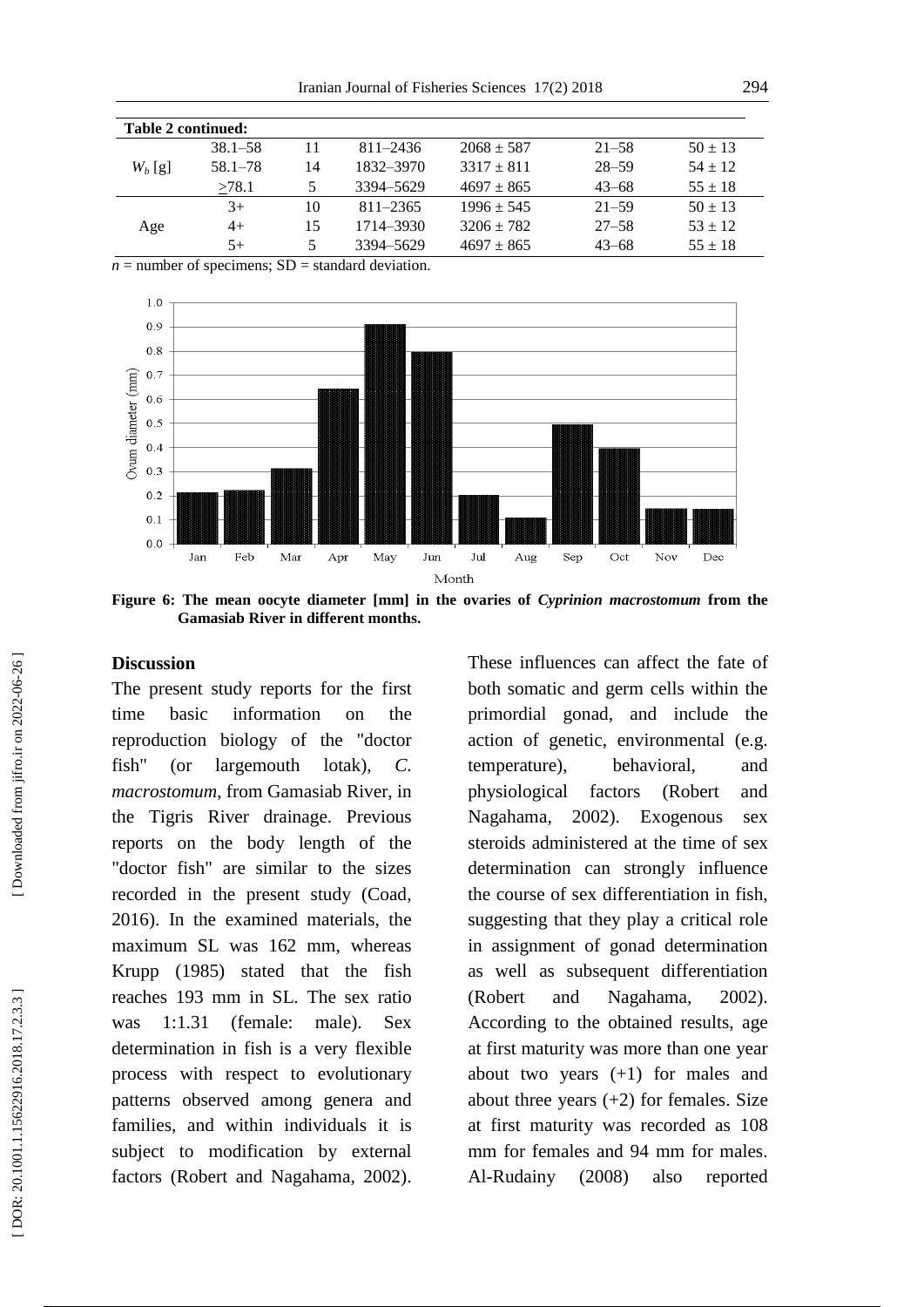maturity for *C. macrostomum* in Iraq at 2-3 years, but at 150 mm length and 50 g weight. Ünlü (2006) gives age at first maturity as 2 years in the Turkish Tigris River (upper Tigris) for *C. kais*. The difference between age at first maturity in the same genus may be caused by the difference in species, regions and habitat including different geographical distributions and environmental conditions, growth characteristics, also differences in exploitation and abundance for each stock (Avsar, 2001; Ismen, 2003; Yigin and Ismen, 2012; Mousavi -Sabet *et al*., 2011; 2012a; 2012b; 2013; Faghani -Langroudi *et al*., 2014).

 The examined gonad indices in males and females fluctuated and reached a peak in May and reproduction latest till August, when water temperature was between 16 -24 °C. In fish species which spawn in late spring and in summer (such as lotak, *C. macrostomum*), these indices remain low in winter and then rise sharply just before they spawn (Wootton, 1979). A rapid increase in the weight of ovaries takes place when the temperature rises and increasing amounts of food are consumed (Wootton, 1979).  $A1-$ Rudainy (2008) reported spawning season for *C. macrostomum* of May and June in Iraq on gravel beds in shallow water with fast currents. Also Ünlü (2006) observed spawning season for *C. kais* in the Turkish Tigris River over sand, stones and gravel in May -June. Spawning of *C. watsoni* (Day, 1872) takes place in Pakistan in Islamabad from mid to late March to mid -April (Shaikh and Jalali, 1989, 1991) and

near Islamabad (33.3°N, 73.0°E) in April and May (Shaikh and Hafeez, 1993). The spawning season of fish may vary with respect to the ecological characteristics of different water systems, such as water temperature and photoperiod, which have major effects on gonad maturation and spawning season (Bagenal and Braum, 1978; Wootton, 1990). Most reproduction studies on teleosts have focused on changes that occur during annual cycles in temperate species but, in tropical fish, this has been examined less frequently. The reproductive cycle of these species seems to be controlled by cues from the external environment. Relevant data about gonadal maturation, for example GSI and sexual hormones secretion, are contrasted (Guerrero *et al*., 2009).

 Estimated fecundity from 30 females caught in May and June, varied from 958 to 5629 eggs, whereas Coad (2016) reported up to 150 eggs from the "Ab Garm -e Ganow" (Genow hot spring) in *C . watsoni*. In general little is known about the reproductive biology of the genus *Cyprinion*, and detailed studies are unavailable. However, differences in number of eggs between species and/or populations can be attributed either to the effects of different environmental factors or to differences of species, since fecundity is affected by different environmental factors and may vary between different species (Nikolsky, 1963; Bagenal and Braum, 1978; Wootton, 1990). The oocyte size recorded in the present study was 0.2 to 1.7 mm in diameter. The maximum egg diameter reported for *C. macrostomum*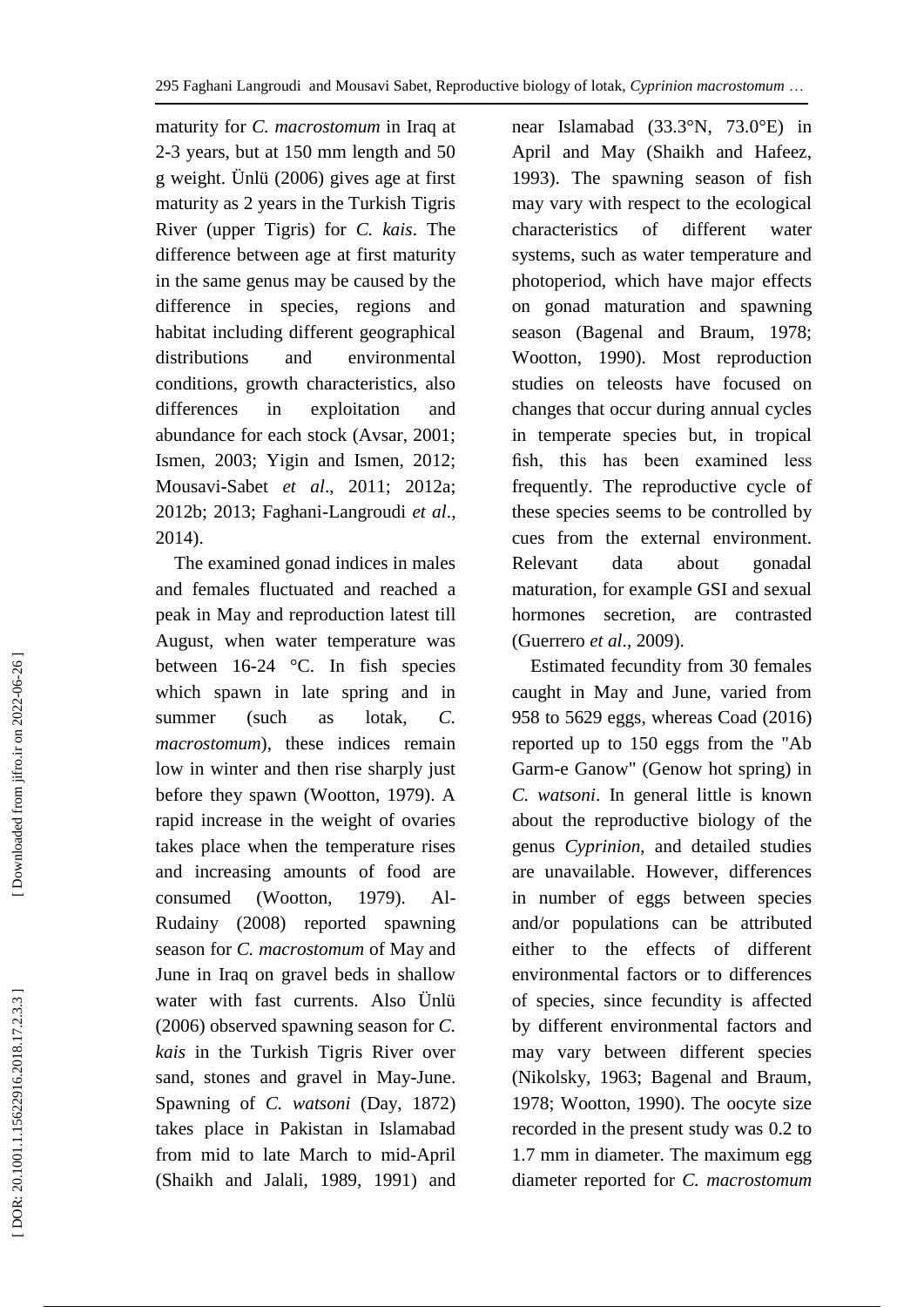and *C. watsoni* were 1.4 mm and 1.2 mm, respectively (Coad, 2016). Also, Esmaeili and Gholamifard (2012) recorded oocyte diameter from 0.1 to 1.3 mm in *C. tenuiradius* from the Rudbal River, southern Iran.

 According to the obtained results, it was concluded that this fish has a relatively prolonged active reproduction period, in the middle Tigris River drainage. Their reproduction in this region shows some differences from other available reports on the genus *Cyprinion*, which might be related to different species and environmental conditions. These results could be of interest for commercial exploitation, management and conservation programs of this species in the region.

## **Acknowledgments**

We are pleased to thank Dr. S. Vatandoust and A. Jouladeh for helping with fish collection. Our thanks are also due to the Islamic Azad University (Tonekabon Branch) for the financial support.

## **References**

- **Abdoli, A., 2000.** The inland water fishes of Iran. Naghsh Mana Publication. Tehran, 378P [in] Persian].
- **Al -Mehdi, M.I.A. and Khan, A.A., 1984.** Haematology of a freshwater carp *Cyprinion macrostomus* from northern Iraq. *Environment and Ecology*, 2( **3**), 222 -226.
- **Al -Rudainy, A.J., 2008.** Atlas of Iraqi fresh water fishes. Ministry of the Environment, Baghdad. 107 P. In English and Arabic.
- **Avsar, D., 2001.** Age, growth, reproduction and feeding of the spurdog (*Squalus acanthias* Linnaeus,  $1758$  in the Southeastern Black Sea. *Estuarine, Coastal and Shelf Science*, 52, 269 - 278.
- **Bagenal, T. B., Braum, E., 1978.** Eggs and early life history. In: Methods for assessment of fish population in fresh waters. (ed. T.B. Bagenal) Blackwell Scientific, London, pp. 101 -136.
- **Bagenal, T.B., 1967.** A short review of fish fecundity. In: The biological basis of freshwater fish production, Gerking, S.D. (Ed.). Blackwell Scientific, Oxford, UK., pp. 89-111.
- **Banarescu, P. and Herzig -Straschil, B., 1995.** A revision of the species of the *Cyprinion macrostomus*  group (Pisces: Cyprinidae). *Annalen des naturhistorischen Museums in Wien*, 97, 411 -420.
- **Berg, L.S., 1949.** Presnovodnye ryby Irana i sopredel'nykh stran [Freshwater fishes of Iran and adjacent countries]. *Trudy Zoologicheskogo Instituta Akademii Nauk SSSR*, 8, 783 -858.
- **Bibak, M., Hosseini, S.A. and Izadpanahi, G.R., 2013.** Length weight relationship of *Cyprinion macrostomus*, (Heckel, 1843) in Dalaki River and Shahpur River in south of Iran. *World Journal of Fish and Marine Sciences*, 5( **3**), 263 -265.
- **Biukani, S., Safarpour -Amlashi, A. and Falahatkar, B., 2013.** Fish fauna of Gamasiab River in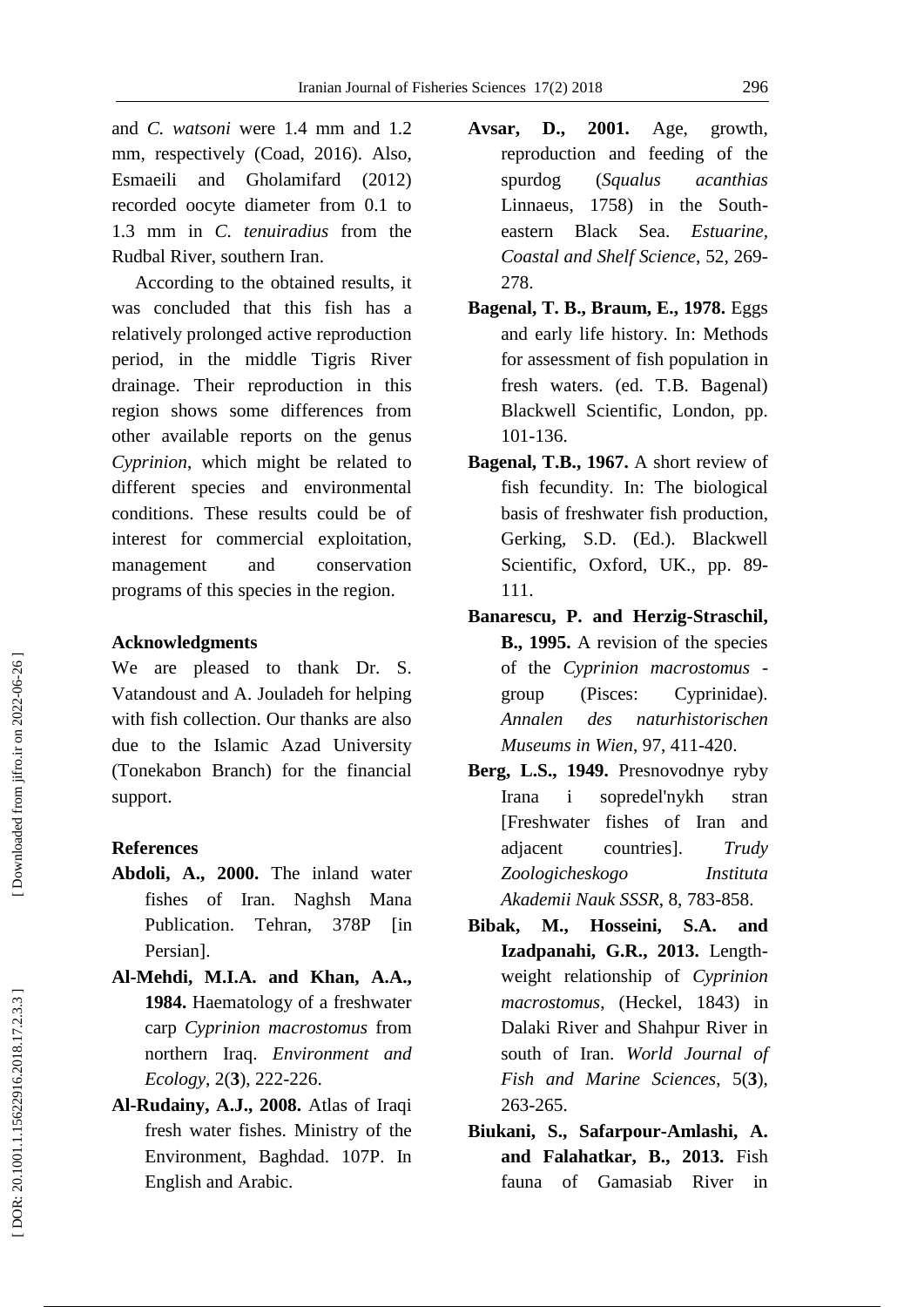Kermanshah Province. *Journal of Fisheries Science and Technology*, 2( **1**), 1 -12 [in Persian with English abstract].

- **Chakraborty, B.K., Mirza, Z.A., Miah, M.I., Habib, M.A.B. and Chakraborty, A., 2007.** Reproductive cycle of the endangered sarpunti, *Puntius sarana* (Hamilton, 1822) in Bangladesh. *Asian Fishery Science*, 20, 145 -164.
- **Coad, B.W., 2016.** Freshwater fishes of Iran. Available from: www.briancoad.com. Retrieved 21/8/2016.
- **Daştan, S., Bardakci, F. and Degerli, N., 2012.** Genetic diversity of *Cyprinion macrostomus* Heckel, 1843 (Teleostei: Cyprinidae) in Anatolia. *Turkish Journal of Fisheries and Aquatic Sciences*, 12, 651 -659.
- **Dobriyal, A.K., Rautela, K.K. and Rautela, A.S., 1999.** Invention of a new index for the determination of sexual maturity in fishes. *Uttar Pradesh Journal of Zoology*, 19, 207 -209.
- **Esmaeili, H.R. and Gholamifard, A., 2012.** Ultrastructure of the chorion and the micropyle of an endemic cyprinid fish, *Cyprinion tenuiradius* Heckel, 1849 (Teleostei: Cyprinidae) from southern Iran. *Iranian Journal of Fisheries Sciences*, 11( **3**), 657 -665.
- **Faghani -Langroudi, H., Esmailpour - Chokami, H., Eslamkhah - Taghizad, M., Rohani -Rad, M. and Mousavi -Sabet, H., 2014.** Length-weight and length-length

relationships of *Cyprinion macrostomum* from the Tigris River drainage. AACL Bioflux, 7( **4**), 235 -240.

- **Guerrero, H.Y., Cardillo, E., Poleo, G. and Marcano, D., 2009.**  Reproductive biology of freshwater fishes from the Venezuelan floodplains. *Fish Physiology and Biochemistry*, 35, 189 -196.
- **Ismen, A., 2003.** Age, growth, reproduction and food of common stingray (*Dasyatis pastinaca* L., 1758) in Iskenderun Bay, the eastern Mediterranean. *Fisheries Research*, 60, 169 -176.
- **Jouladeh -Roudbar, A., Vatandoust, S., Eagderi, S., Jafari -Kenari, S. and Mousavi -Sabet, H., 2015.** Freshwater fishes of Iran; an updated checklist. *Aquaculture, Aquarium, Conservation & Legislation, International Journal of the Bioflux*, 8, 855 –909.
- **Krupp, F., 1985.** Systematik und zoogeographie der süßwasserfische des levantinischen grabenbruchsystems und der ostküste des mittelmeeres. Dissertation zur Erlangung des Grades "Doktor der Naturwissenschaften" am Fachbereich Biologie der Johannes Gutenberg - Universität in Mainz. 215P., Anhang: Abbildungen, Karten, Tabellen, 169 P .
- **Mousavi H., Kamali, A., Soltani, M., Bani, A., Esmaeili, H.R., Rostami, H., Vatandoust, S. and Moradkhani, Z., 2011.** Age, reproduction, and fecundity of a population of *Cobitis* sp.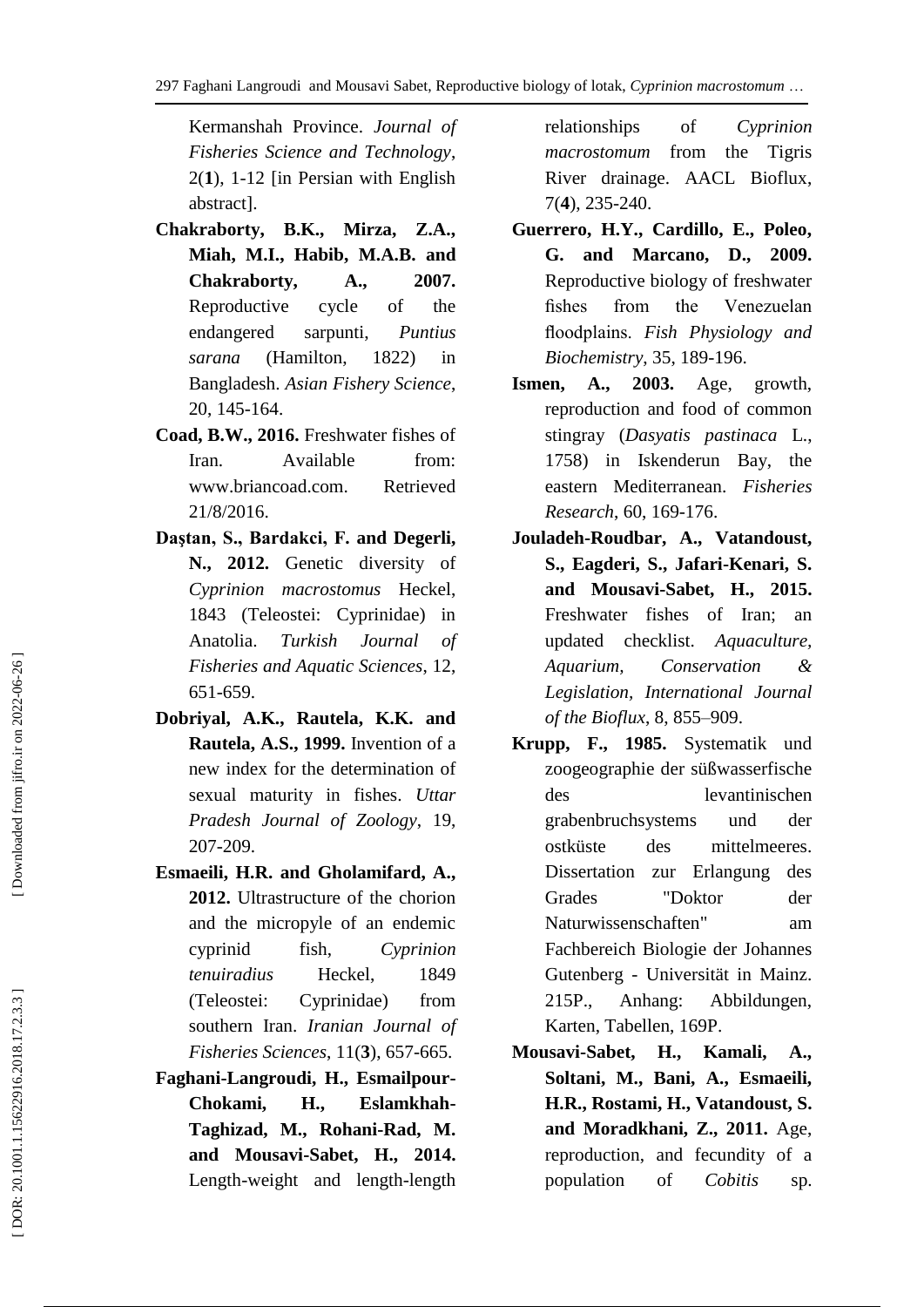(Actinopterygii: Cypriniformes: Cobitidae) from the Babolrud River in the southern Caspian Sea basin. *Acta Ichthyologica et Piscatoria*, 41( **2**), 117 -122.

- **Mousavi -Sabet, H., 2012.** [Biology of the southern Caspian Spined Loach and it's keeping in aquarium]. *Aquariumwereld*, 65( **9**), 234 -241. [in Dutch].
- **Mousavi H., Kamali, A., Soltani, M., Bani, A., Esmaeili, H.R., Khoshbavar -Rostami, H., Vatandoust, S. and Moradkhani, Z., 2012a.** Reproductive biology of *Cobitis keyvani* (Cobitidae) from the Talar River in south of the Caspian Sea Basin. *Iranian Journal of Fisheries Sciences*, 11( **2**), 383 - 393.
- **Mousavi H., Kamali, A., Soltani, M., Bani, A. and Rostami, H., 2012b.** Age, sex ratio, spawning season, gonadosomatic index, and fecundity of *Cobitis faridpaki* (Actinopterygii, Cobitidae) from the Siahrud River in the southeastern Caspian Sea basin. *Caspian Journal of Environmental Science*, 10( **1**), 15 -23.
- **Mousavi -Sabet, H., Abdollahpour, S., Salehi -Farsani, A., Vatandoust, S., Langroudi, H.F., Jamalzade, H.R. and Nasrollahzadeh, A.,**  2013. Lenght-weight and lenghtlength relationships and condition factor of *Alburnus mossulensis* from the Persian Gulf basin. *AACL Bioflux*, 6( **4**), 297 -302.
- **Nasri, M., Eagderi, S., Farahmand, H. and Hashemzadeh Segherloo,**

**I., 2013.** Body shape comparison of *Cyprinion macrostomum* (Heckel, 1843) and *Cyprinion watsoni* (Day, 1872) using geometric morphometrics method. *International Journal of Aquatic Biology*, 1( **5**), 240 -244.

- **Nikolsky, G.W., 1963.** The ecology of fishes (Translated by L. Birkett). Academic Press, London and New York. 352P.
- **Reddy, P.B., 1979.** The fecundity of *Channa punctata* (Bloch, 1793) (Pisces, Teleostei, Channidae) from Guntur, India, Proc. *Indian Academic Science*, 88( **2**), 95 -98.
- **Robert, H.D. and Nagahama, Y., 2002.** Sex determination and sex differentiation in fish: an overview of genetic, physiological, and environmental influences. *Aquaculture*, 208, 191 -364.
- **Shaikh, S.A. and Jalali, S., 1989.** Seasonal variation in the testes of the fish, *Cyprinion watsoni*. *Proceedings of the Pakistan Congress of Zoology*, 9, 47 -59.
- **Shaikh, S.A. and Jalali, S., 1991.** Seasonal changes in the ovary of the cyprinid fish *Cyprinion watsoni*. *Pakistan Journal of Zoology*, 23( **1**), 19 -25.
- **Shaikh, S.A. and Hafeez, M.A., 1993.** Effects of photoperiod and temperature on gonadal response in the cyprinid fish, *Cyprinion watsoni*. *Pakistan Journal of Zoology*, 25( **3**), 233 -241.
- **Suzuki, H.I. and Agostinho, A.A., 1997.** Reprodução de peixes do reservatório de Segredo. pp. 163 - 181. In: Agostinho, A. A. & L. C.